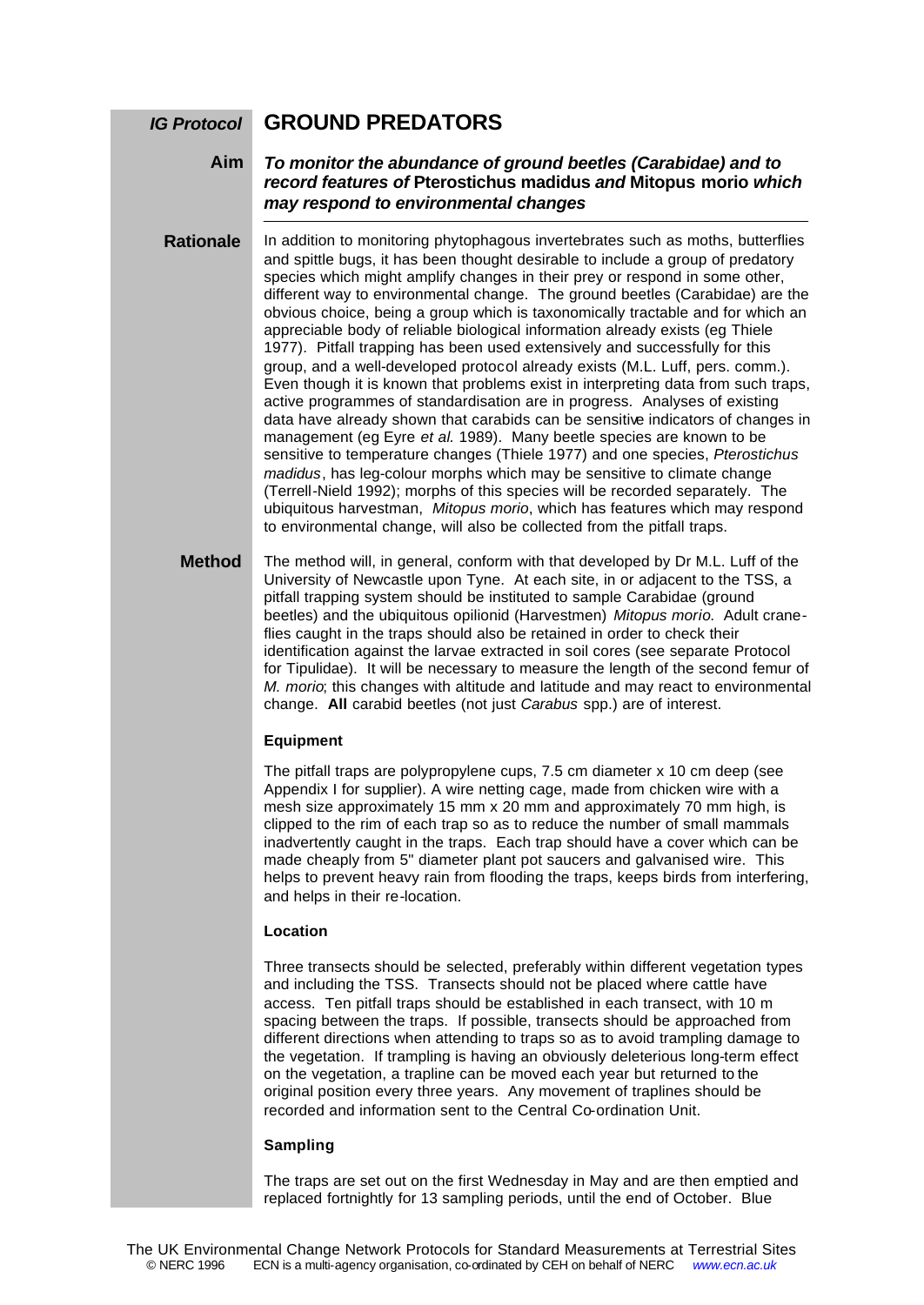|                   | antifreeze is used as preservative; this can be bought from wholesalers in 25<br>litre drums at a cost of about £30; it is decanted into 1 or 2 litre bottles for use.<br>The undiluted preservative is poured into each trap to a depth of about 3 cm; if<br>diluted by rain, the catch remains in the heavier, undiluted preservative at the<br>bottom of the trap.                                                                                                                                                                                                                                                                                                                                                                                                                                                                                                                                                                                                                                                                                                                                                                                                                                                                                                                                                                                                                                                                                                                                                                                                                                                        |  |  |
|-------------------|------------------------------------------------------------------------------------------------------------------------------------------------------------------------------------------------------------------------------------------------------------------------------------------------------------------------------------------------------------------------------------------------------------------------------------------------------------------------------------------------------------------------------------------------------------------------------------------------------------------------------------------------------------------------------------------------------------------------------------------------------------------------------------------------------------------------------------------------------------------------------------------------------------------------------------------------------------------------------------------------------------------------------------------------------------------------------------------------------------------------------------------------------------------------------------------------------------------------------------------------------------------------------------------------------------------------------------------------------------------------------------------------------------------------------------------------------------------------------------------------------------------------------------------------------------------------------------------------------------------------------|--|--|
|                   | Pre-filled replacement traps with marked lids are taken to the sample site. Each<br>trap to be replaced is removed from the hole and the new trap with its lid is<br>placed in the hole, its seating is checked, and its lid removed and placed on the<br>trap containing the catch. Traps may be stored at 4°C prior to emptying.                                                                                                                                                                                                                                                                                                                                                                                                                                                                                                                                                                                                                                                                                                                                                                                                                                                                                                                                                                                                                                                                                                                                                                                                                                                                                           |  |  |
|                   | The catch should be stored at $4^{\circ}$ C prior to sorting, but if sorting cannot be<br>undertaken in less than three days after collection the catch should be<br>transferred to 75% alcohol to avoid deterioration of the sample material. To<br>sort, the contents of the trap are poured through a 1 mm mesh, 10 cm diameter<br>test sieve (see Appendix I for supplier). The antifreeze is collected in a beaker<br>placed beneath the sieve and is then poured back into a 5 litre aspirator for<br>future use. The traps are rinsed with water to ensure that any adhering dirt<br>which may contain beetles is washed through the sieve. The sieve is then<br>inverted over a 10 cm diameter crystallising dish and the contents are washed<br>into the dish with water. The taxa of interest are extracted carefully on a large<br>white plastic tray under good light and adequate ventilation into individually<br>labelled vials containing a mixture of 70% alcohol, 5% glycerol and 25% water.<br>Particular care must be taken not to damage or remove legs of Mitopus morio<br>specimens which are needed for measurement. The catch is labelled by writing<br>the ECN site identification number, trap number and collection date on a piece<br>of paper which is then placed in an empty, plastic-stoppered 5 cm x 1.2 cm<br>specimen tube which is dropped into the storage bottle. The catch can now be<br>stored for subsequent identification. Records of the catch from each trap<br>should be kept separate until after identification, when the catch from ten traps<br>can be bulked and stored. |  |  |
| <b>Time</b>       | 1 h/month<br><b>Emptying traps</b><br>Identification (for an experienced identifier)<br>10 h/month                                                                                                                                                                                                                                                                                                                                                                                                                                                                                                                                                                                                                                                                                                                                                                                                                                                                                                                                                                                                                                                                                                                                                                                                                                                                                                                                                                                                                                                                                                                           |  |  |
| <b>Author</b>     | I.P. Woiwod and J.C. Coulson                                                                                                                                                                                                                                                                                                                                                                                                                                                                                                                                                                                                                                                                                                                                                                                                                                                                                                                                                                                                                                                                                                                                                                                                                                                                                                                                                                                                                                                                                                                                                                                                 |  |  |
| <b>References</b> | Eyre, M.D., Luff, M.L. Rushton, S.P. & Topping, C.J. 1989. Ground beetles<br>and weevils (Carabidae and Circulionidae) as indicators of grassland<br>management practice. Journal of Applied Entomology, 107, 508-517.                                                                                                                                                                                                                                                                                                                                                                                                                                                                                                                                                                                                                                                                                                                                                                                                                                                                                                                                                                                                                                                                                                                                                                                                                                                                                                                                                                                                       |  |  |
|                   | Terrell-Nield, C.E. 1992. Distribution of leg-colour morphs of Pterostichus<br>madidus (F.) in relation to climate. In: The role of ground beetles in ecological<br>and environmental studies, edited by N. Stork, 39-51. Andover, Hampshire:<br>Intercept Ltd.                                                                                                                                                                                                                                                                                                                                                                                                                                                                                                                                                                                                                                                                                                                                                                                                                                                                                                                                                                                                                                                                                                                                                                                                                                                                                                                                                              |  |  |
|                   | Thiele, H-U. 1977. Carabid beetles in their environments. Berlin: Springer-<br>Verlag.                                                                                                                                                                                                                                                                                                                                                                                                                                                                                                                                                                                                                                                                                                                                                                                                                                                                                                                                                                                                                                                                                                                                                                                                                                                                                                                                                                                                                                                                                                                                       |  |  |
|                   |                                                                                                                                                                                                                                                                                                                                                                                                                                                                                                                                                                                                                                                                                                                                                                                                                                                                                                                                                                                                                                                                                                                                                                                                                                                                                                                                                                                                                                                                                                                                                                                                                              |  |  |
|                   |                                                                                                                                                                                                                                                                                                                                                                                                                                                                                                                                                                                                                                                                                                                                                                                                                                                                                                                                                                                                                                                                                                                                                                                                                                                                                                                                                                                                                                                                                                                                                                                                                              |  |  |
|                   |                                                                                                                                                                                                                                                                                                                                                                                                                                                                                                                                                                                                                                                                                                                                                                                                                                                                                                                                                                                                                                                                                                                                                                                                                                                                                                                                                                                                                                                                                                                                                                                                                              |  |  |
|                   |                                                                                                                                                                                                                                                                                                                                                                                                                                                                                                                                                                                                                                                                                                                                                                                                                                                                                                                                                                                                                                                                                                                                                                                                                                                                                                                                                                                                                                                                                                                                                                                                                              |  |  |
|                   |                                                                                                                                                                                                                                                                                                                                                                                                                                                                                                                                                                                                                                                                                                                                                                                                                                                                                                                                                                                                                                                                                                                                                                                                                                                                                                                                                                                                                                                                                                                                                                                                                              |  |  |

*IG Protocol*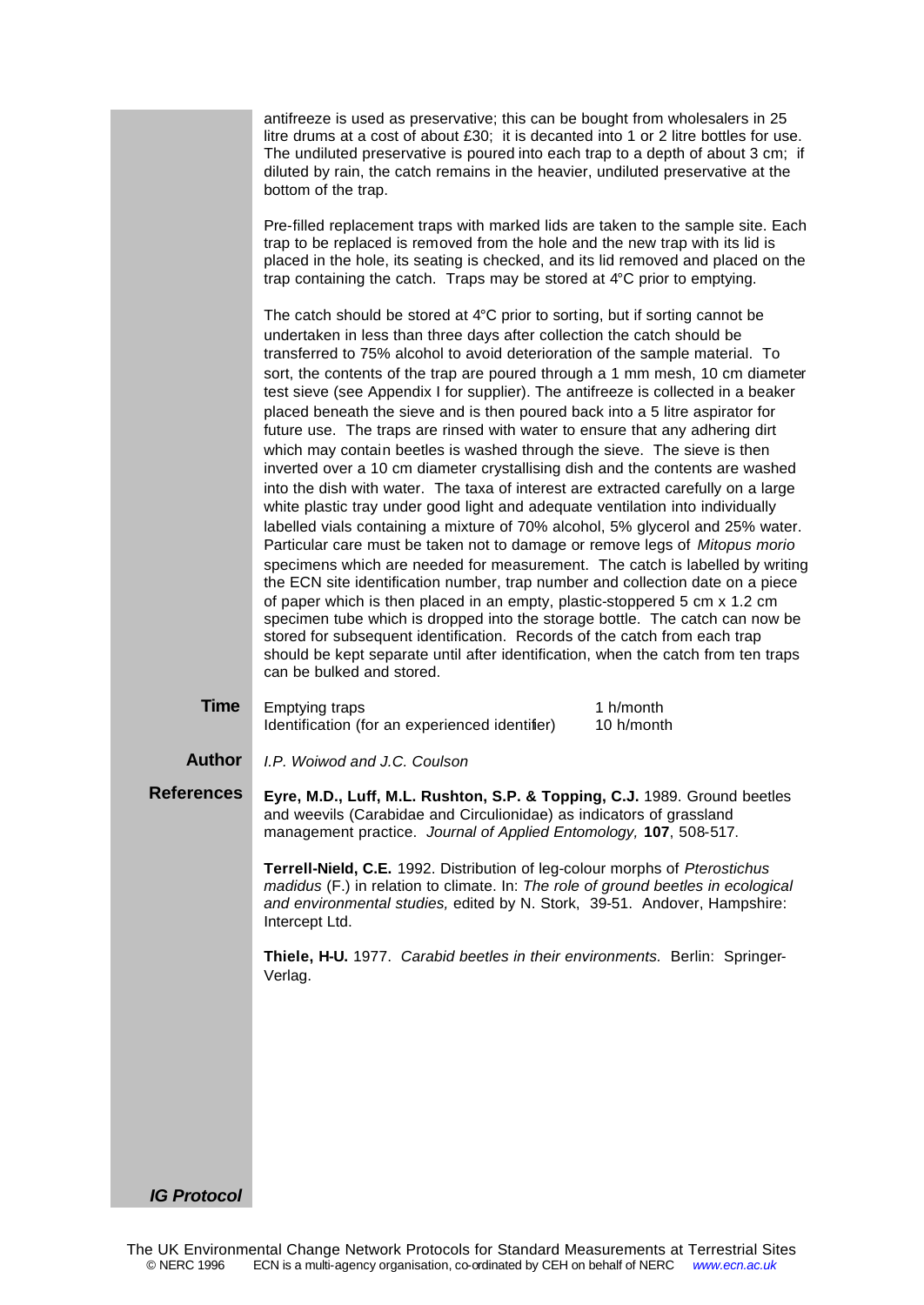# **Appendix I. Equipment details**

Pitfall traps can be obtained from: **Supplier**

> A W Gregory & Co Ltd Glynde House Glynde Street *Tel: 0181 690 3437* London SE4 1RY, UK *Fax: 0181 690 0155*

Test sieves are obtainable from:

Endecotts Ltd 9 Lombard Road London SW19 3TZ, UK

*IG Protocol*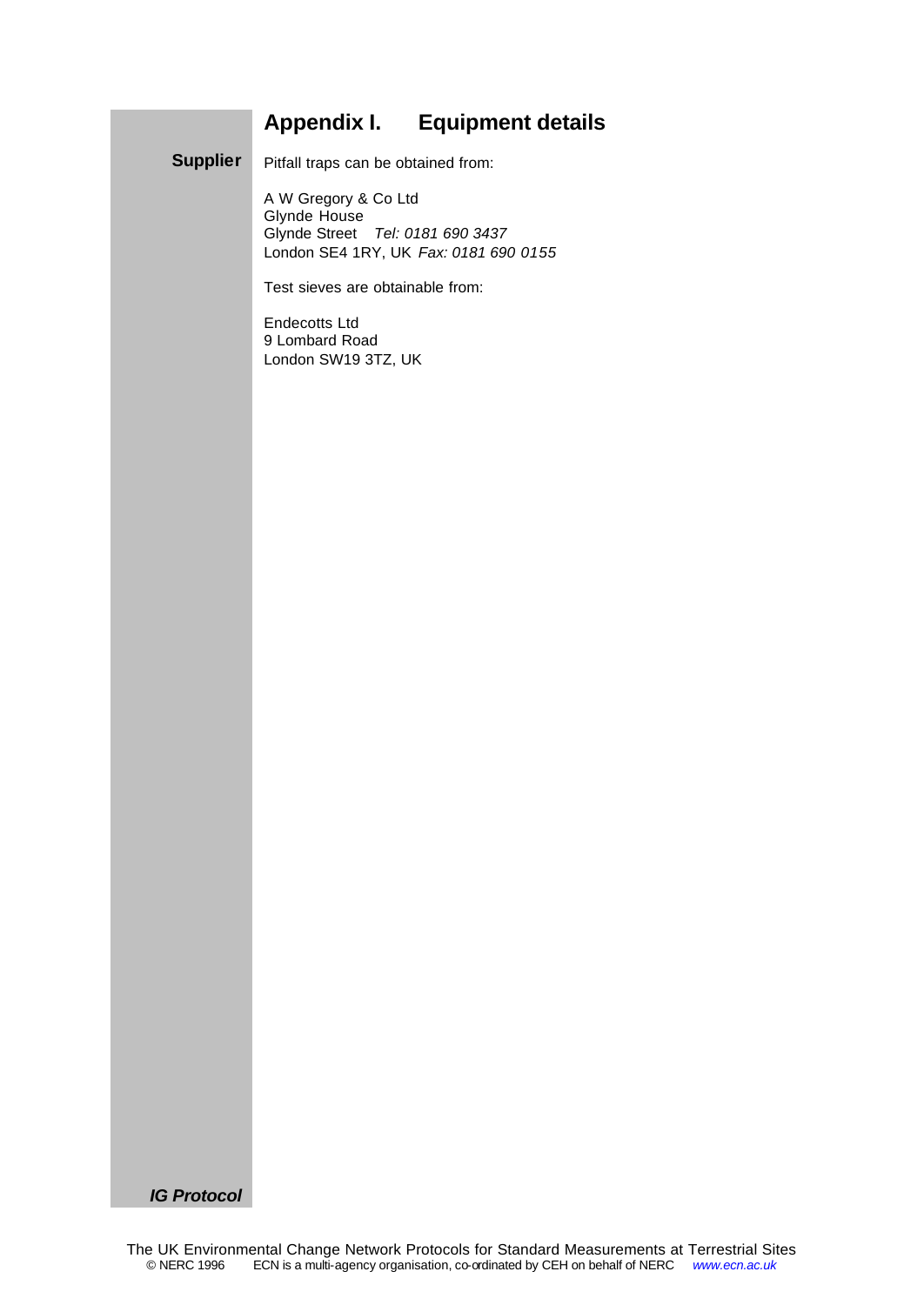## **Specification of results and recording conventions**

The measurement variables listed below are those required for each IG sampling location at an ECN Site. Sites submitting data to the ECNCCU should refer to the accompanying Data Transfer documentation for the specification of ECN dataset formats, available on the restricted access Site Managers' extranet. Contact ecnccu@ceh.ac.uk if you need access to this documentation.

The first 4 key parameters uniquely identify a sample or recording occasion in space and time, and must be included within all datasets:

| • Site Identification Code (e.g. T05)<br>• Core Measurement Code (e.g. PC) | Unique code for each ECN Site<br>Unique code for each ECN 'core<br>measurement'                                                                              |
|----------------------------------------------------------------------------|--------------------------------------------------------------------------------------------------------------------------------------------------------------|
| • Location Code (e.g. 01)                                                  | Each ECN Site allocates its own code to<br>replicate sampling locations for each core<br>measurement (e.g. for different surface<br>water collection points) |
| • Sampling Date (/time)                                                    | Date on which sample was collected or data<br>recorded. This will include a time element<br>where sampling is more frequent than daily                       |

*ECNCCU 2001*

## **Core measurement: invertebrates – ground predators (IG Protocol)**

The following variables are recorded fortnightly from May until the end of October (13 trapping periods) for each transect of ten traps. Each transect of ten traps is regarded as a single sampling location.

|                                 |                         | Precision of |
|---------------------------------|-------------------------|--------------|
| Variable                        | Units                   | recording    |
| Site Identification Code        |                         |              |
| Core Measurement Code           |                         |              |
| Location Code                   |                         |              |
| Date traps set                  |                         |              |
| Collection (Sampling) date      |                         |              |
| For all ground predator species |                         |              |
| Trap ID                         | character code $(Tn)^T$ |              |
| Species code                    | $BRC \text{ code}^2$    |              |
| Species name                    | genus species           |              |
| Number caught                   | count                   | 1            |
| In addition, for harvestmen     |                         |              |
| Species code of individual      | BRC $code^2$            |              |
| Species name of individual      | genus species           |              |
| Gender of individual            | M or F                  |              |
| Femur length of individual      | mm                      | 0.1          |

### **Recording forms**

Three types of form are available from the CCU:

- 1. Species recording form: one for each of the three transects (an example is provided in Appendix II)
- 2. Pitfall trap dates and quality information form (an example is provided in Appendix II)
- 3. Form for recording femur lengths for harvestmen.

### **Notes**

1. Trap ID numbers should be unique within each ECN site, eg traps T1 -T10 for transect 01, T11-T20 for transect 02, and T21-T30 for transect 03. For species recording (Form 1 above), separate rows of the Table should be used to record the different leg